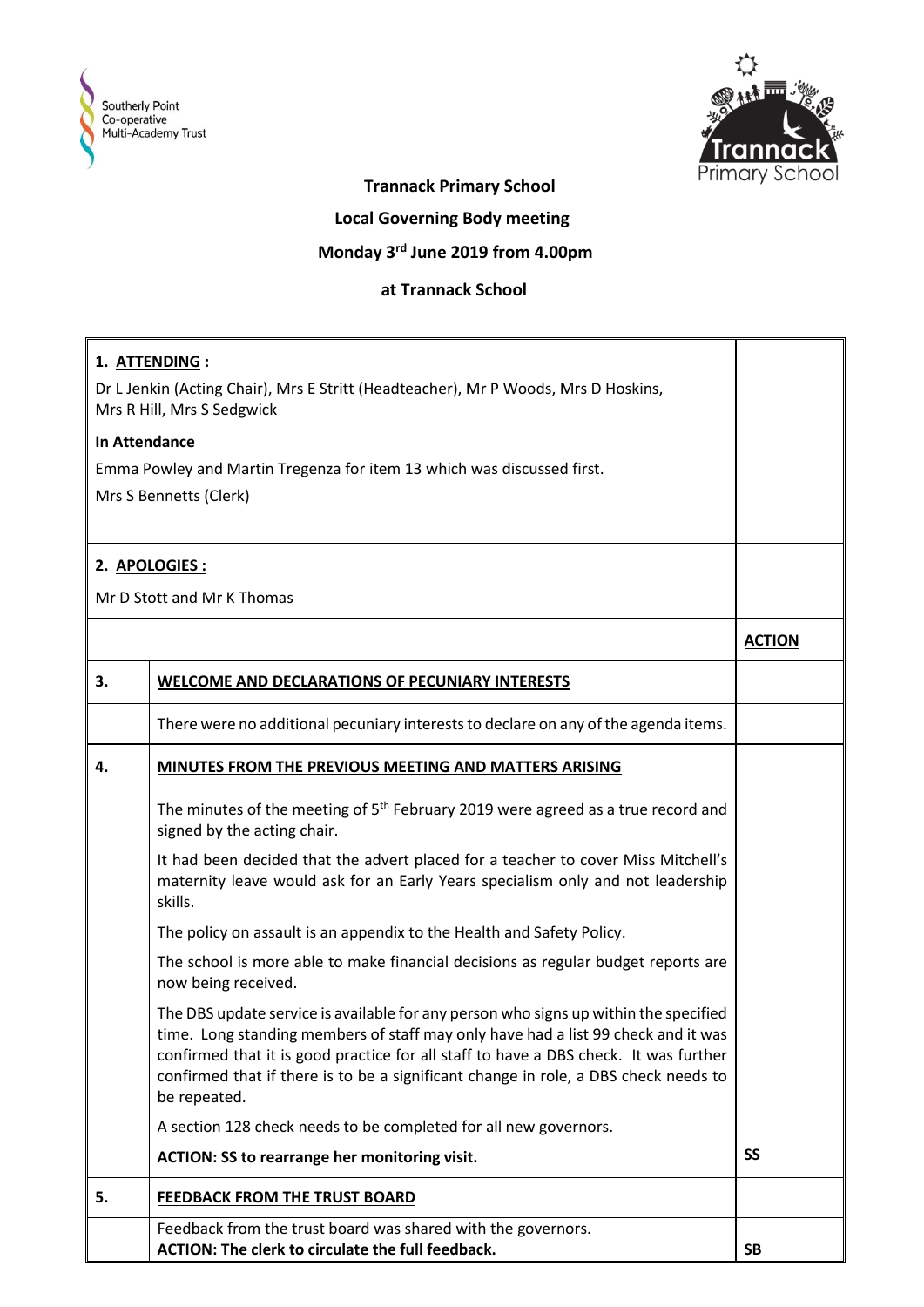|    | ES informed the governors that the building work is planned for the summer                                                                                     |    |
|----|----------------------------------------------------------------------------------------------------------------------------------------------------------------|----|
|    | holidays. It will be a like for like build which is newer and more energy efficient.<br>ES shared the plans with the governors.                                |    |
|    | Q. Will the building have the same footprint?                                                                                                                  |    |
|    | A. Yes.                                                                                                                                                        |    |
|    | Q. Will the layout be the same with three classrooms in a row?                                                                                                 |    |
|    | A. Yes, but each classroom will have a separate entrance.                                                                                                      |    |
|    | ES informed the governors that everything which is to be kept, will be moved to<br>the hall at the end of term. An arrangement has been made that all unwanted |    |
|    | goods will be disposed of with the old building.                                                                                                               |    |
|    | The start of the autumn term for the children will be delayed until 9 <sup>th</sup> September.                                                                 |    |
|    | ES informed the governors that there has been a huge re-vamp of the premises                                                                                   |    |
|    | team and that a roving caretaker has been appointed.                                                                                                           |    |
|    | Q. Is there a better response to building issues?<br>A. It is early days but it has the potential to work much better.                                         |    |
|    | Governors were informed that the introduction of Parent Pay in September is still                                                                              |    |
|    | on track.                                                                                                                                                      |    |
|    | ES informed the governors that there have been no site visits from the finance                                                                                 |    |
|    | team.                                                                                                                                                          |    |
|    | Q. How are the charges allocated?<br>A. All schools pay the same charge and expenses.                                                                          |    |
|    |                                                                                                                                                                |    |
|    |                                                                                                                                                                |    |
| 6. | <b>FEEDBACK FROM THE FORUM</b>                                                                                                                                 |    |
|    | A forum is to be arranged.                                                                                                                                     |    |
|    | <b>ACTION: ES to arrange a forum.</b>                                                                                                                          | ES |
| 7. | <b>NOTIFICATION OF ANY NEWLY APPOINTED GOVERNORS / RESIGNATIONS</b>                                                                                            |    |
|    | Governors were informed that Mr M Tresidder has tendered his resignation as a<br>governor.                                                                     |    |
|    | The school needs to recruit a community governor and look at recruiting an<br>additional parent governor                                                       |    |
|    | ACTION: The school to look into recruiting a community governor                                                                                                | ES |
|    |                                                                                                                                                                |    |
| 8. | HEADTEACHER'S REPORT [TERMLY, INCLUDING FRONT PAGE SUMMARY DATA]                                                                                               |    |
|    | ES presented her report which had been circulated to the governors prior to the<br>meeting.                                                                    |    |
|    | Q. We notice that Miss Mitchell's maternity cover does not provide any                                                                                         |    |
|    | leadership cover. Is this manageable?                                                                                                                          |    |
|    | A. We will make it work. The teachers are very supportive and will be given time<br>for additional leadership responsibilities.                                |    |
|    | Governors informed ES that she needs to let them know if it is not working.                                                                                    |    |
|    | Q. Is the maternity cover going well?                                                                                                                          |    |
|    | Miss Reid is an experienced Early Years specialist who has fitted in well.                                                                                     |    |
|    | Q. Is it very different being part of a MAT?                                                                                                                   |    |
|    | It means that additional support is available from Donna Bryant, Brett Dye, the link<br>trustees and the premises team.                                        |    |
|    | Q. Do we know when an Ofsted inspection is likely to take place?                                                                                               |    |
|    |                                                                                                                                                                |    |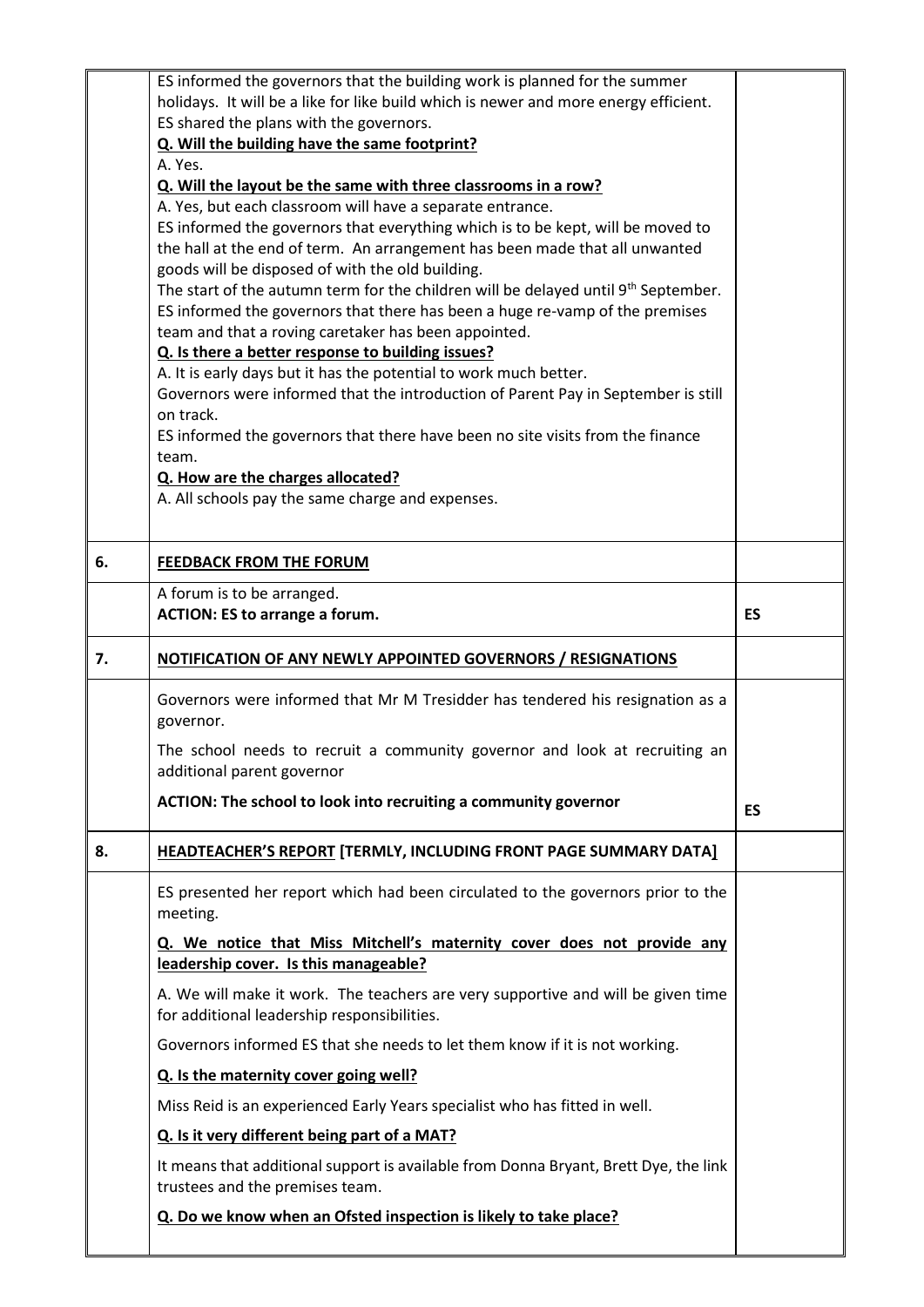|     | A. It could be any time.                                                                                                                                                                                                                                                                                                                                                                                                                                                                                                                                                                                                                                                                                                                                                                                                                            |                                                                                                                                                          |           |  |
|-----|-----------------------------------------------------------------------------------------------------------------------------------------------------------------------------------------------------------------------------------------------------------------------------------------------------------------------------------------------------------------------------------------------------------------------------------------------------------------------------------------------------------------------------------------------------------------------------------------------------------------------------------------------------------------------------------------------------------------------------------------------------------------------------------------------------------------------------------------------------|----------------------------------------------------------------------------------------------------------------------------------------------------------|-----------|--|
|     | Q. The data seems to be looking good with a good percentage working above?                                                                                                                                                                                                                                                                                                                                                                                                                                                                                                                                                                                                                                                                                                                                                                          |                                                                                                                                                          |           |  |
|     | A. Yes we know what the data tells us and why. Year 6 data is looking good.                                                                                                                                                                                                                                                                                                                                                                                                                                                                                                                                                                                                                                                                                                                                                                         |                                                                                                                                                          |           |  |
|     | Schools are not being asked to submit teaching assessments for Maths and Reading<br>this year.                                                                                                                                                                                                                                                                                                                                                                                                                                                                                                                                                                                                                                                                                                                                                      |                                                                                                                                                          |           |  |
|     | Q. How often do parents' meetings take place?                                                                                                                                                                                                                                                                                                                                                                                                                                                                                                                                                                                                                                                                                                                                                                                                       |                                                                                                                                                          |           |  |
|     | A. We hold two a year during the autumn and summer terms. There is a statutory<br>requirement to report to parents but if there are any issues, these can be brought<br>up at any time.<br>ES explained the curriculum intent and that the school has been given a year for it<br>to become embedded.<br>Q. Is this something that needs to be done each year?                                                                                                                                                                                                                                                                                                                                                                                                                                                                                      |                                                                                                                                                          |           |  |
|     |                                                                                                                                                                                                                                                                                                                                                                                                                                                                                                                                                                                                                                                                                                                                                                                                                                                     |                                                                                                                                                          |           |  |
|     |                                                                                                                                                                                                                                                                                                                                                                                                                                                                                                                                                                                                                                                                                                                                                                                                                                                     |                                                                                                                                                          |           |  |
|     | A. No. It is as a result of Ofsted wanting to embed skills from the whole curriculum.<br>Schools are already doing this but Ofsted require the evidence.<br><b>ACTION: ES to share the draft curriculum intent.</b>                                                                                                                                                                                                                                                                                                                                                                                                                                                                                                                                                                                                                                 |                                                                                                                                                          |           |  |
|     |                                                                                                                                                                                                                                                                                                                                                                                                                                                                                                                                                                                                                                                                                                                                                                                                                                                     |                                                                                                                                                          | <b>ES</b> |  |
| 9.  | SAFEGUARDING GOVERNOR'S REPORT [STRUCTURED QUESTIONS] [TERMLY]                                                                                                                                                                                                                                                                                                                                                                                                                                                                                                                                                                                                                                                                                                                                                                                      |                                                                                                                                                          |           |  |
|     | <b>Safeguarding:</b>                                                                                                                                                                                                                                                                                                                                                                                                                                                                                                                                                                                                                                                                                                                                                                                                                                | <b>Responses:</b>                                                                                                                                        |           |  |
|     | When was your Single Central<br>Record last checked? By who?<br>What were the<br>outcomes/actions arising?                                                                                                                                                                                                                                                                                                                                                                                                                                                                                                                                                                                                                                                                                                                                          | L is to arrange a date to<br>check the SCR.<br>The school is proposing to<br>buy into a SCR audit and any<br>outcomes will be addressed<br>as necessary. |           |  |
|     | How will Equality and Diversity be<br>covered in this aspect?                                                                                                                                                                                                                                                                                                                                                                                                                                                                                                                                                                                                                                                                                                                                                                                       | Actions will be taken as required.                                                                                                                       |           |  |
| 10. | <b>HEALTH AND SAFETY UPDATE</b>                                                                                                                                                                                                                                                                                                                                                                                                                                                                                                                                                                                                                                                                                                                                                                                                                     |                                                                                                                                                          |           |  |
|     | ES informed governors that a roving caretaker has been appointed. All staff are aware<br>of the Parago software which is used to report any building maintenance requests or<br>concerns which they are urged to report to the office.<br>There has been concern regarding the gates which can be easily opened. A clip has<br>been fixed to the pedestrian gate but there continues to be concerns regarding the<br>vehicular access. Governors discussed that if kept locked, an intercom system would<br>need to be fitted.<br>Parents are persistently asked not to park on the road, but are ignoring the request.<br>The car park is not large enough to fit all cars and it is not always possible to park on<br>the grass area around the car park.<br>ACTION: ES to include a message in the newsletter from the governors regarding this. |                                                                                                                                                          |           |  |
|     |                                                                                                                                                                                                                                                                                                                                                                                                                                                                                                                                                                                                                                                                                                                                                                                                                                                     |                                                                                                                                                          |           |  |
|     |                                                                                                                                                                                                                                                                                                                                                                                                                                                                                                                                                                                                                                                                                                                                                                                                                                                     |                                                                                                                                                          |           |  |
|     |                                                                                                                                                                                                                                                                                                                                                                                                                                                                                                                                                                                                                                                                                                                                                                                                                                                     |                                                                                                                                                          | <b>ES</b> |  |
| 11. | SELECTED TOPICS FROM STRUCTURED QUESTIONS                                                                                                                                                                                                                                                                                                                                                                                                                                                                                                                                                                                                                                                                                                                                                                                                           |                                                                                                                                                          |           |  |
|     | <b>Behaviour, Attendance &amp; Well Being</b>                                                                                                                                                                                                                                                                                                                                                                                                                                                                                                                                                                                                                                                                                                                                                                                                       | <b>Responses</b>                                                                                                                                         |           |  |
|     | What are the most positive<br>aspects of behaviour in the<br>school?                                                                                                                                                                                                                                                                                                                                                                                                                                                                                                                                                                                                                                                                                                                                                                                | Emotional coaching training has<br>$\bullet$<br>been delivered to all staff to<br>support the language used when<br>correcting behaviour.                |           |  |
|     | Is there any evidence yet that<br>this is having an impact on the                                                                                                                                                                                                                                                                                                                                                                                                                                                                                                                                                                                                                                                                                                                                                                                   | In addition to the introduction of<br>$\bullet$<br>the virtues, a positive impact has                                                                    |           |  |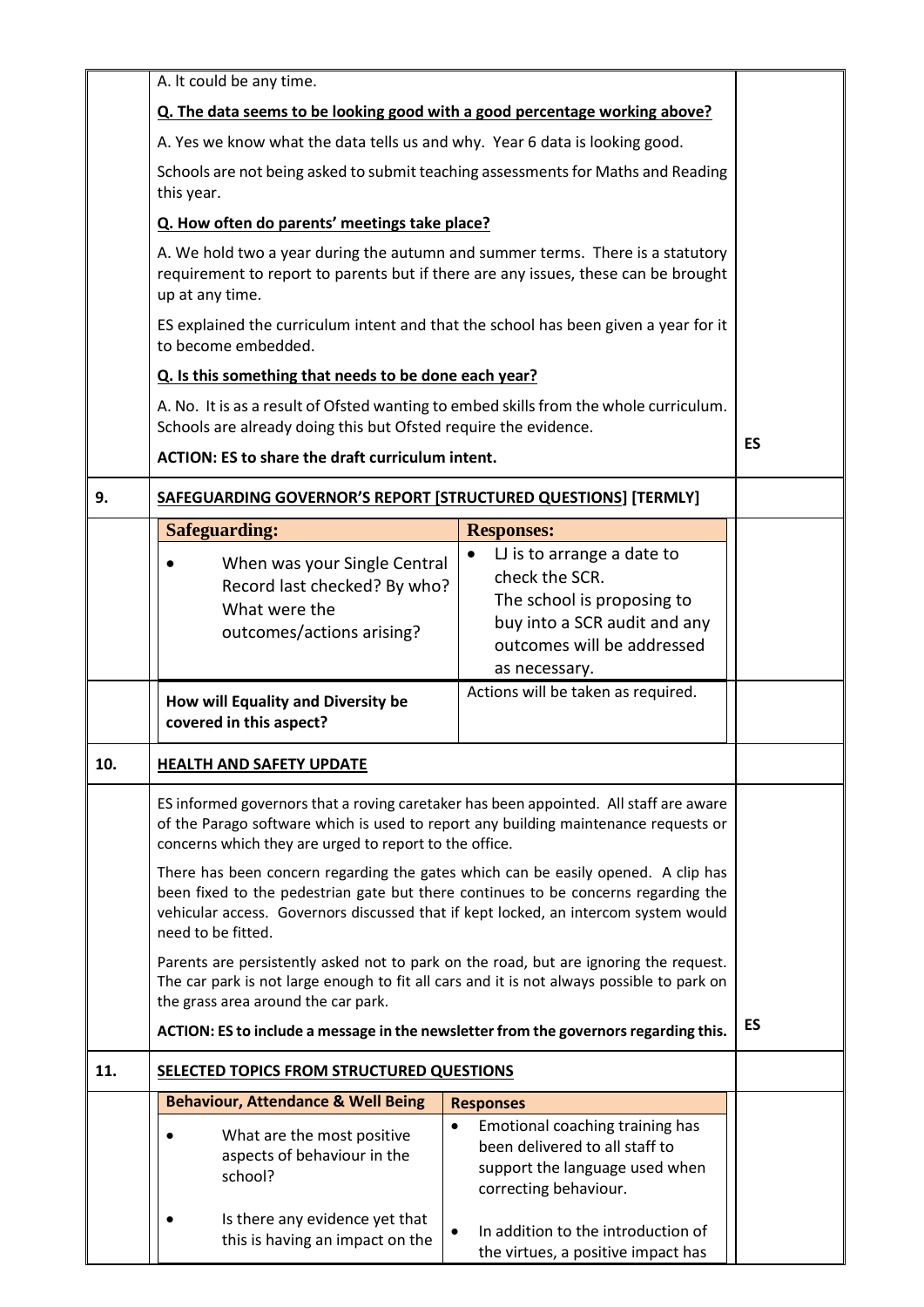|     | issue? If not when do you<br>think it will get traction?<br>How does the attendance<br>figure for all pupils and for<br>groups compare nationally?<br>Could you draw on expertise<br>from the Trust to support any<br>persistent absence?<br>Do parents complete a leave<br>of absence form?<br>Does the completion of a<br>form mean the absence is<br>authorised?<br>Should the Chair of Governors<br>countersign any leave of<br>absence requests?<br>Has the fact that the working<br>week has changed to include<br>weekends for a lot of parents<br>been considered? | already been seen. Behaviour for<br>learning was excellent from year 6<br>during SAT's week as evidenced<br>by PW who made a monitoring<br>visit during the KS2 tests.<br>Attendance for the Autumn and<br>Spring Terms is below National<br>at 93.84%.<br>The EWO will be visiting the<br>school to give any advice on<br>persistent absences.<br>Most parents are good at<br>completing the forms but<br>occasionally there is a need to<br>remind them of the process.<br>No. Headteachers have<br>received training and often<br>contact the school of any<br>siblings to ensure consistency.<br>This has not been the practice<br>٠<br>at Trannack School<br>Any absence is disruptive to the<br>running of the curriculum.<br>Children never catch up and<br>this has a massive impact on |           |
|-----|----------------------------------------------------------------------------------------------------------------------------------------------------------------------------------------------------------------------------------------------------------------------------------------------------------------------------------------------------------------------------------------------------------------------------------------------------------------------------------------------------------------------------------------------------------------------------|-------------------------------------------------------------------------------------------------------------------------------------------------------------------------------------------------------------------------------------------------------------------------------------------------------------------------------------------------------------------------------------------------------------------------------------------------------------------------------------------------------------------------------------------------------------------------------------------------------------------------------------------------------------------------------------------------------------------------------------------------------------------------------------------------|-----------|
|     | How will Equality and Diversity be<br>covered in this aspect?                                                                                                                                                                                                                                                                                                                                                                                                                                                                                                              | their performance.<br>Actions will be taken as required.                                                                                                                                                                                                                                                                                                                                                                                                                                                                                                                                                                                                                                                                                                                                        |           |
|     |                                                                                                                                                                                                                                                                                                                                                                                                                                                                                                                                                                            | ACTION: ES to send PW a governor monitoring form for his visit during SATs week                                                                                                                                                                                                                                                                                                                                                                                                                                                                                                                                                                                                                                                                                                                 | <b>ES</b> |
| 12. | FEEDBACK ON GOVERNOR MONITORING VISITS                                                                                                                                                                                                                                                                                                                                                                                                                                                                                                                                     |                                                                                                                                                                                                                                                                                                                                                                                                                                                                                                                                                                                                                                                                                                                                                                                                 |           |
|     | LJ to arrange a monitoring visit with a focus on safeguarding.                                                                                                                                                                                                                                                                                                                                                                                                                                                                                                             |                                                                                                                                                                                                                                                                                                                                                                                                                                                                                                                                                                                                                                                                                                                                                                                                 | IJ        |
| 13. | <b>FOCUS ITEMS AND UPDATES [Eg. policies; changes to the curriculum; etc]</b>                                                                                                                                                                                                                                                                                                                                                                                                                                                                                              |                                                                                                                                                                                                                                                                                                                                                                                                                                                                                                                                                                                                                                                                                                                                                                                                 |           |
|     | Writing at Trannack 2018/2019 presented by Emma Powley (English lead)                                                                                                                                                                                                                                                                                                                                                                                                                                                                                                      |                                                                                                                                                                                                                                                                                                                                                                                                                                                                                                                                                                                                                                                                                                                                                                                                 |           |
|     | EP spoke about embedding the key skills including SGAP practice, weekly spelling<br>tests and handwriting. The school attempts to underpin those who don't get home<br>support.                                                                                                                                                                                                                                                                                                                                                                                            |                                                                                                                                                                                                                                                                                                                                                                                                                                                                                                                                                                                                                                                                                                                                                                                                 |           |
|     | The school uses a consistent approach to handwriting using Nelson. This is an<br>action on the School Improvement Plan from the last Ofsted.                                                                                                                                                                                                                                                                                                                                                                                                                               |                                                                                                                                                                                                                                                                                                                                                                                                                                                                                                                                                                                                                                                                                                                                                                                                 |           |
|     | towards age expectation, if they are under achieving in one element.                                                                                                                                                                                                                                                                                                                                                                                                                                                                                                       | Staff try and give experiences for writing, rehearsing, structure, key sentences and<br>as they are getting older, editing and re-drafting. Children can be judged as working                                                                                                                                                                                                                                                                                                                                                                                                                                                                                                                                                                                                                   |           |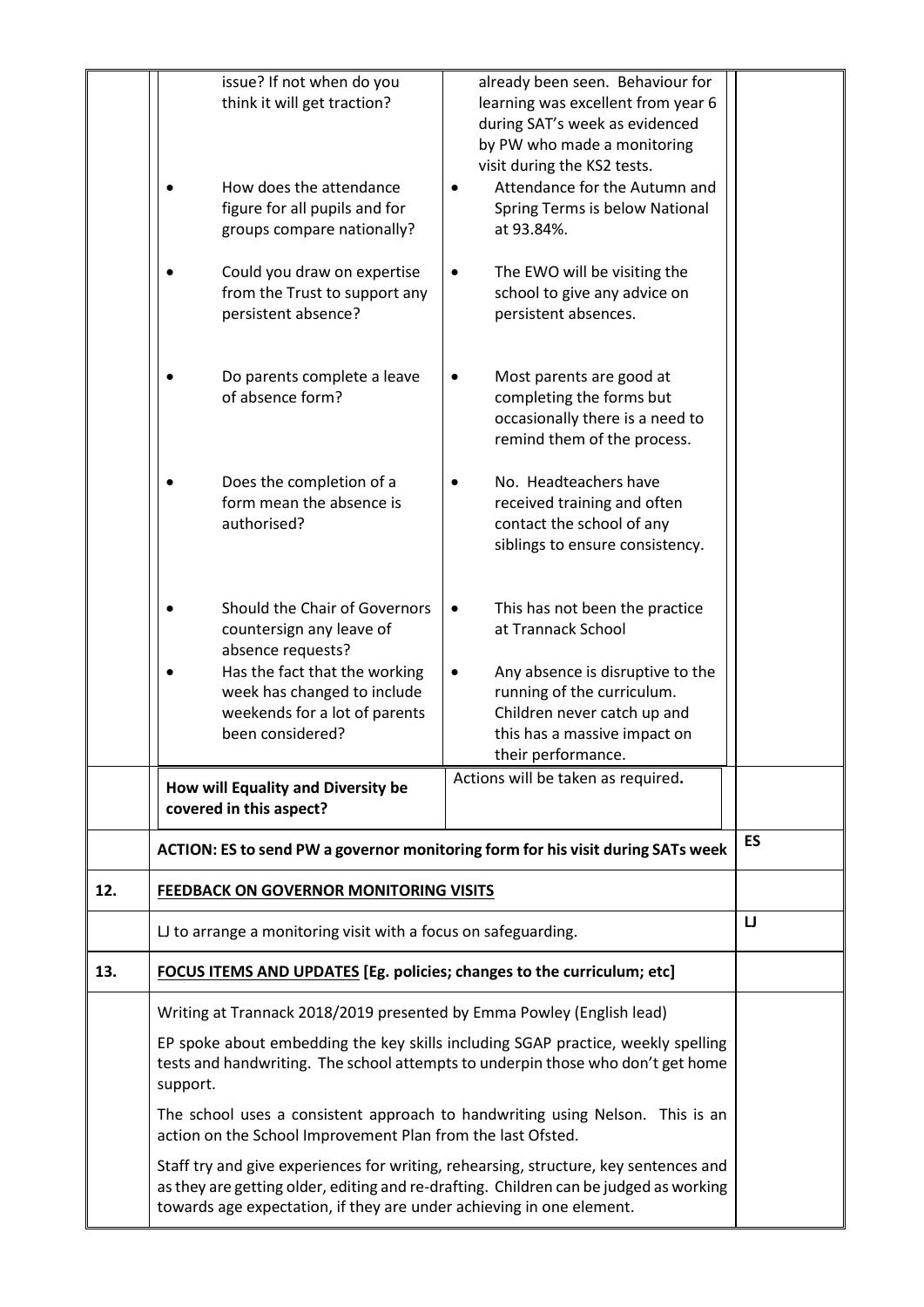| Marking and feedback and guided writing sessions particularly for year 3/4 boys<br>are included in the Raising Attainment Plan.                                                                                                                               |  |
|---------------------------------------------------------------------------------------------------------------------------------------------------------------------------------------------------------------------------------------------------------------|--|
| The last SIP visit had a focus on writing. (see report)                                                                                                                                                                                                       |  |
| EP spoke about supporting children who are left handed, allowing children to<br>decide when they are ready to write with a pen and the layout of the classroom.                                                                                               |  |
| EP informed governors about monitoring and moderation, book looks, pupil<br>conferencing and discussions which take place during staff meetings, hub<br>meetings, moderation and updates including combined staff meetings with Sithney<br>staff.             |  |
| EP spoke about the dyslexia friendly strategy and the development of guided<br>groups which are priorities of the SDP.                                                                                                                                        |  |
| Children write for a purpose eg competitions, letters, public display, reading to<br>others etc.                                                                                                                                                              |  |
| The school provides focused intervention plus in-class support. Dojos are used to<br>celebrate success.                                                                                                                                                       |  |
| The next steps are staff development, new resources, trialling of editing stations,<br>writing in science (a new Ofsted priority) and development of vocabulary.                                                                                              |  |
| EP is working on the implementation of writing for the curriculum statement.                                                                                                                                                                                  |  |
| Also see confidential items.                                                                                                                                                                                                                                  |  |
|                                                                                                                                                                                                                                                               |  |
| Maths at Trannack 2018/2019 presented by Martin Tregenza (maths lead)                                                                                                                                                                                         |  |
| The school has taken part in the Strength in Number programme adopting the<br>mastery concept.                                                                                                                                                                |  |
| MT spoke about the challenges of the classroom structures with EYFS and Year 1<br>covering two curriculums and year 4/5/6 working together. Year 6 has an extra<br>curriculum and children enjoy going out to work on this separately.                        |  |
| MT spoke about the targets and actions in the SDP, explaining how the school is<br>meeting these.                                                                                                                                                             |  |
| The school takes a realistic approach.                                                                                                                                                                                                                        |  |
| A focus on achieving greater depth is a target of Ofsted.                                                                                                                                                                                                     |  |
| Q. Where does mastery come from?                                                                                                                                                                                                                              |  |
| A. Master comes from the government but it is up to schools how it is<br>The Strength in Numbers programme and meetings with<br>implemented.<br>coordinators have supported this work. The school has also subscribed to<br>Classroom Secrets and White Rose. |  |
| Q. What is supporting success in reasoning?                                                                                                                                                                                                                   |  |
| A. We use Classroom secrets and our own resources for this. There is a<br>concentration on 'why' which used to be discussed in the plenary but is now<br>focused on throughout the lesson.                                                                    |  |
| Also see confidential items                                                                                                                                                                                                                                   |  |
|                                                                                                                                                                                                                                                               |  |
| PE at Trannack 2018/2019 presented by Martin Tregenza (PE lead)                                                                                                                                                                                               |  |
| The school receives £16,000 sports premium and this is spent on administration of<br>events throughout the trust, supporting sailing, upskilling staff in PE, resources etc.                                                                                  |  |

Capital spending is not permitted.